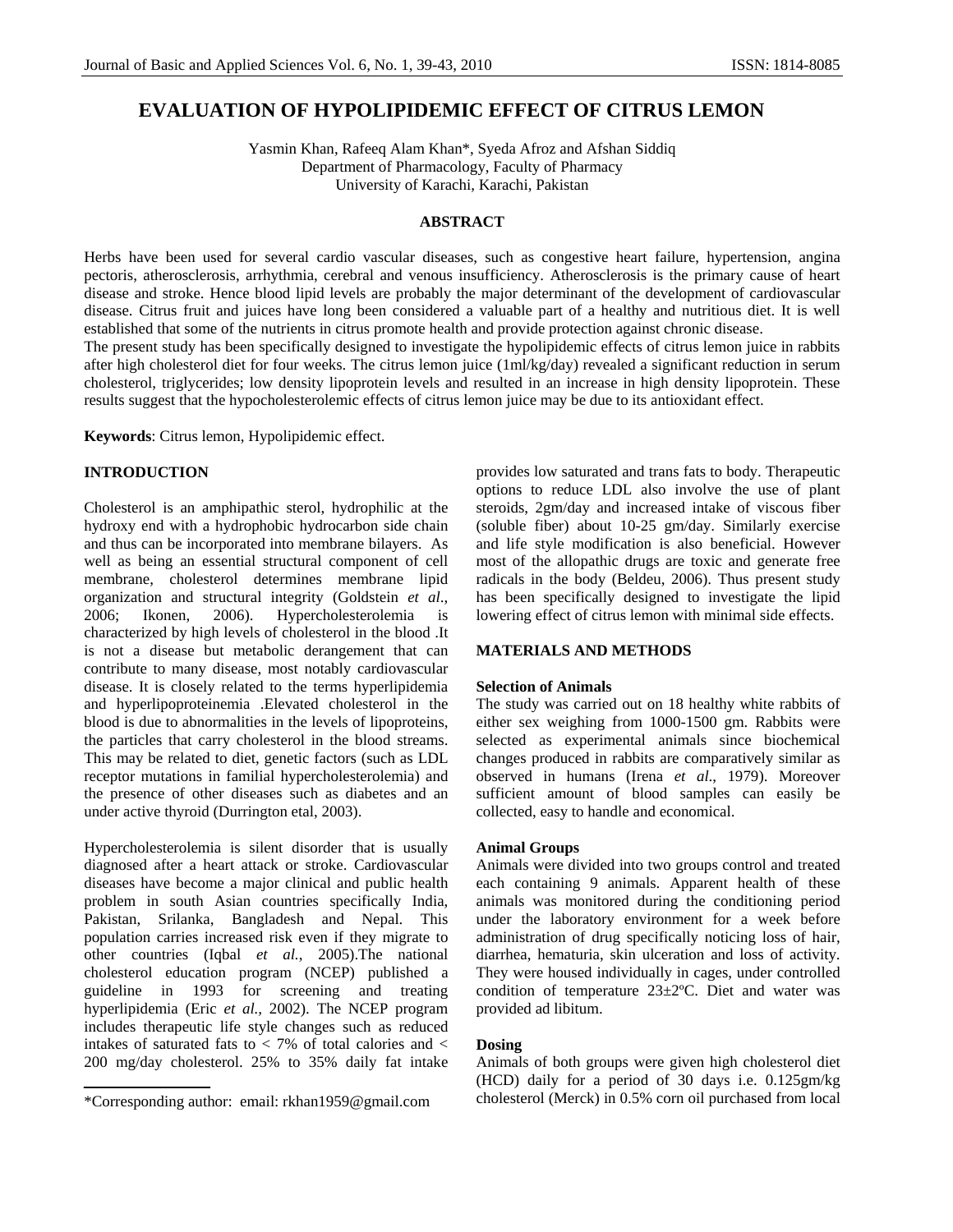market. After 30 days animal of treated group were administered fresh citrus lemon juice orally for 30 days in the dose of 1ml/kg during the first phase of study, while animals of control group were administered water through same route equivalent to the volume of respective doses according to their body weight. During the second phase of study animals of treated group were further administered fresh citrus lemon juice up to 45 days and compared with control for the same period.

# **Sample Collection**

Blood samples of 5 ml were collected thrice, first after 30 days of HCD then again after 30 and 45 days dosing of citrus lemon juice from ear vein of the animals in gel tube for evaluation of lipid profile.

#### **Gross Toxicities**

Overall gross toxicities such as skin ulceration, average weight variation, hematuria, alopecia, loss of activity, diarrhea, salivation, aggressive behavior and color of skin in different groups of animals was observed during the total period of experiment.

Animals of control group showed no gross toxicities, but there was an overall increase in average weight of control animals by 15 to 35 gm however animals at HCD comparatively showed more increase in average weight of the animals by 25 to 260 gm during the total period of experiment except in second week, where there was decrease in weight by 75 gm. Animals at HCD revealed slight gross toxicities, such as yellow skin, alopecia (especially at neck and foot), yellow urine with acidic pH and loss of activity that may be due to severe diarrhea.

Animals at citrus lemon (1ml/kg) after HCD did not reveal gross toxicities. However there was loss of weight of 30 to100 gm during the total period of study. However at the end of study there was 53 gm decrease in average weight.

# **MORTALITY RATE**

Table 1 reveals mortality rate of animals kept on HCD for 30 days, treated with lemon and control animals for 45 days. Deaths were observed in animals at HCD during 2<sup>nd</sup> and 3rd weeks of dosing. However no death was observed in animals of control and treated groups.

| Table 1. Comparison of Overall Mortality Rate (%) |  |
|---------------------------------------------------|--|
|---------------------------------------------------|--|

| <b>Animals Groups</b> | <b>Mortality Rate</b> |
|-----------------------|-----------------------|
| <b>HCD</b>            | 07/25(28.00)          |
| Control               | 0/9(00.00)            |
| Lemon                 | 0/9(00.00)            |
|                       |                       |

No. of animals expired/total animals (percentage)

#### **BIOCHEMICAL ANALYSIS**

Serum samples collected at the end of dosing were utilized for assessment of lipid profile using standard reagent kits of Human Germany. All the values were expressed as the mean and standard error to the mean. Student test was performed and P values were observed. Values of P<0.05 were considered as significant and P<0.005 as highly significant. All statistical procedures were performed according to the method of Alcaraz and Jimenez (1989).

# **RESULTS**

Table 2 reveals the comparative effects of citrus lemon on cholesterol, triglycerides, LDL and HDL at the dose of 1ml/kg citrus lemon for 30 and 45 days respectively in animals received high cholesterol diet for 30 days.

After 30 days animals showed highly significant decrease in cholesterol  $150.8 \pm 19.1$  mg/dl in comparison to control animals i.e. 345.3± 28 mg/dl. While after 45 days decrease in cholesterol continued and a highly significant decrease was observed i.e.16.9  $\pm$  2.8 mg/dl in comparison to the value of control animals i.e.  $232.6 \pm 9.0$  mg/dl. Similarly a highly significant decrease in LDL concentration was observed after 30 days i.e. 122.6± 13 mg/dl in comparison to control animals i.e.  $273 \pm 38$ mg/dl. The decrease in the levels of cholesterol and LDL persisted even after 45 days. Where as HDL concentration was increased significantly after 30 days i.e.  $7.27 \pm 1.7$ mg/dl than as compared to control i.e.  $3.07 \pm 0.26$  mg/dl. However increase in HDL level became insignificant after 45 days i.e.  $2.15 \pm 0.31$  mg/dl as compared to control i.e.  $2.1 \pm 0.32$  mg/dl.

Decrease in triglycerides was insignificant after 30 days as compared to control animals. However a highly significant decrease was observed in triglyceride levels after 45 days i.e.  $26.69 \pm 1.4$  mg/dl in comparison to control  $40.3 \pm 3.5$  mg/dl.

Table 3 reveals the %age reduction of cholesterol, triglycerides, LDL and HDL at 1ml/kg dose of citrus lemon for 30 and 45 days respectively in animals received high cholesterol diet for 30 days.

#### **DISCUSSION**

Herbs have been used as medical treatments since the beginning of civilization and some derivatives (e g, aspirin, reserpine, and digitalis) have become mainstays of human pharmacotherapy. Herbs have been used for several cardiovascular diseases, such as congestive heart failure, hypertension, angina pectoris, atherosclerosis, arrhythmia and cerebral insufficiency. However, many herbal remedies currently in use have not undergone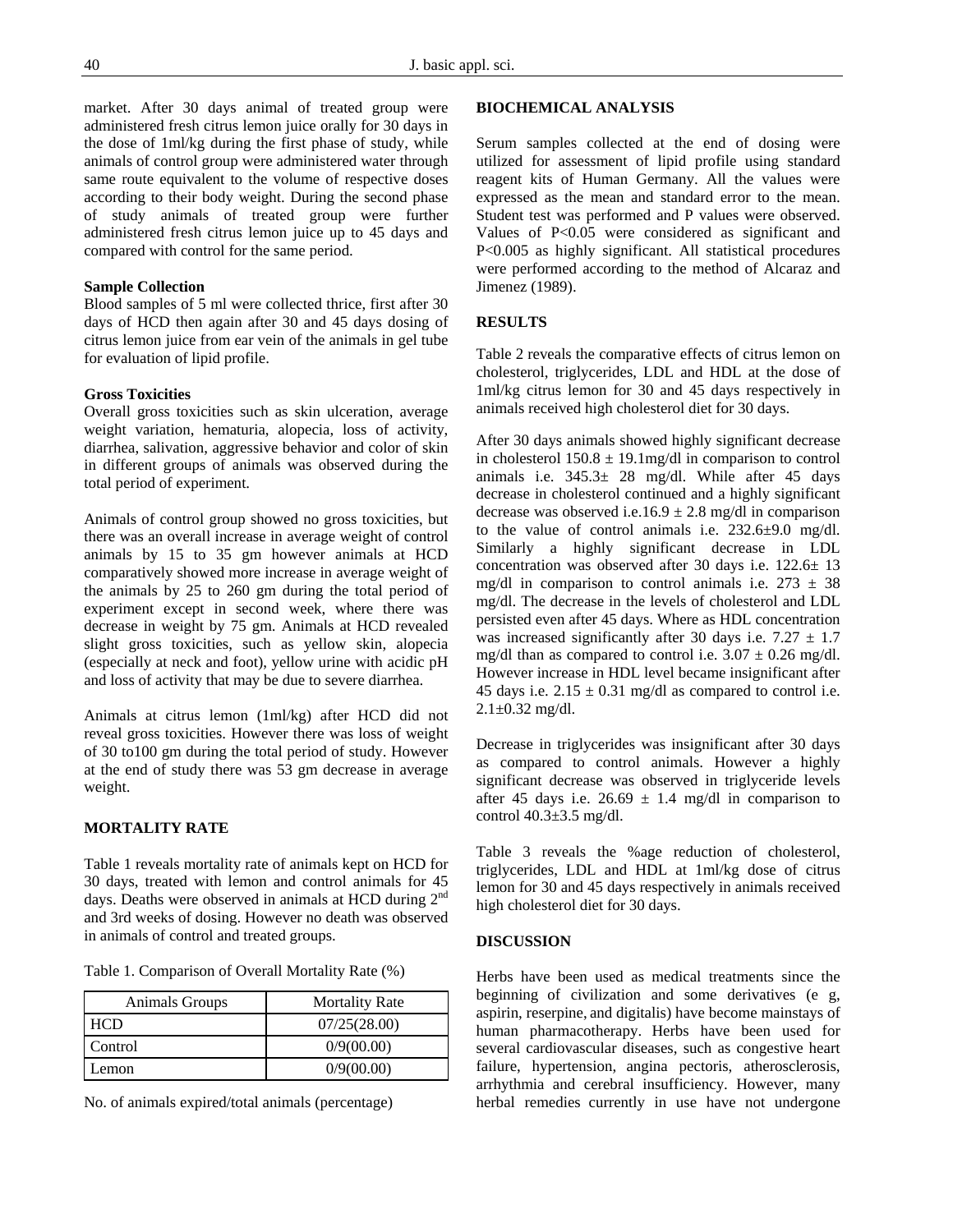

Fig. 1. Histogram showing comparative effects on lipid profile in HCD and citrus lemon animals after 30 days.

Fig. 2. Histogram showing comparative effects on lipid profile in HCD and citrus lemon animals after 45 days.

| Table 2. Comparative effects of citrus lemon on lipid profile after high cholesterol diet for 30 and 45 days |  |  |
|--------------------------------------------------------------------------------------------------------------|--|--|
|--------------------------------------------------------------------------------------------------------------|--|--|

| No. of Days | Groups  | Cholesterol<br>Mg/dl | LDL-CHOL<br>Mg/dl | HDL-CHOL<br>Mg/dl | Triglycerides<br>Mg/dl |
|-------------|---------|----------------------|-------------------|-------------------|------------------------|
| 30          | Control | $345.30 \pm 28.0$    | $273.0 \pm 38.0$  | $3.07 \pm 0.26$   | $39.40 + 4.7$          |
|             | Lemon   | $150.80 \pm 19.1$ ** | $122.6 + 13.0**$  | $7.27 + 1.7*$     | $39.40 + 4.2$          |
| 45          | Control | $232.60+9.0$         | $148.1 \pm 19.0$  | $2.10+0.32$       | $40.30 \pm 3.5$        |
|             | Lemon   | $16.94 \pm 2.80**$   | $76.8 \pm 6.10**$ | $2.15 \pm 0.31$   | $26.69 \pm 1.4**$      |

 $n = 9$ , Average  $\pm$  SEM, \*p < 0.05 significant as compared to control, \*\*p < 0.005 highly significant as compared to control

| No. of days |         | Cholesterol | <b>LDL</b> | <b>HDL</b> | Triglycerides |
|-------------|---------|-------------|------------|------------|---------------|
|             | Groups  | %age        |            |            |               |
| 30          | Control | 51          | 52.2       | 21.4       | 36.1          |
|             | Lemon   | 79          | 80.5       | 20.8       | 64            |
| 45          | Control | 68.5        | 73.8       | 40.4       | 41.2          |
|             | Lemon   | 97.7        | 87.8       | 65         | 67.1          |

Table 3. Percentage reduction in lipid profile after 30 and 45 days administration of citrus lemon

careful pharmacological assessment, and some have the potential to cause serious toxic effects and major drug-todrug interactions. The high prevalence of herbal use in current medical practice throughout the world has increased questions about the safety and efficacy of herbal drugs for cardiac disease and clinicians must be informed about the potential for benefit and harm. Thus continuous research is necessary to elucidate the pharmacological activities of the herbal remedies now being used to treat cardiovascular diseases (Nick *et al.*, 1998).

Vegetables, fruits and their constituents are potent effectors of biological system in humans (Lampe, 1990).The cholesterol-lowering effects of vegetables, fruits and their constituents have been examined in detail. Daily doses of these food showing cholesterol-lowering effects in human have been reported as follows; variety of

vegetables (750g /day) and fresh apples (350-400g/day), guava fruit  $(0.5-1\text{kg}/\text{day})$ , garlic  $(10-20\text{g}/\text{day})$  and a low saturated fat diet combined with vegetables, protein (33g/day) and a high soluble fiber(18g/day) (Lampe,1990; Jenkins, 1999).

Atherosclerosis is the primary cause of heart disease and stroke. Hence, blood lipid content is probably the major determinant of the development of cardiovascular disease. Several authors have reported the hypolipidemic effects of Citrus juice (Monforte, 1995; Gorinstein, 2004) moreover, some studies suggest that a high dietary intake of orange or grape juice might reduce hypercholesterolemia, and this was postulated to be largely due to the principal Citrus flavanones, hesperidin from orange and naringenin from grapefruit, as their glycosides, hesperitin and naringin (Kurowska, 2000).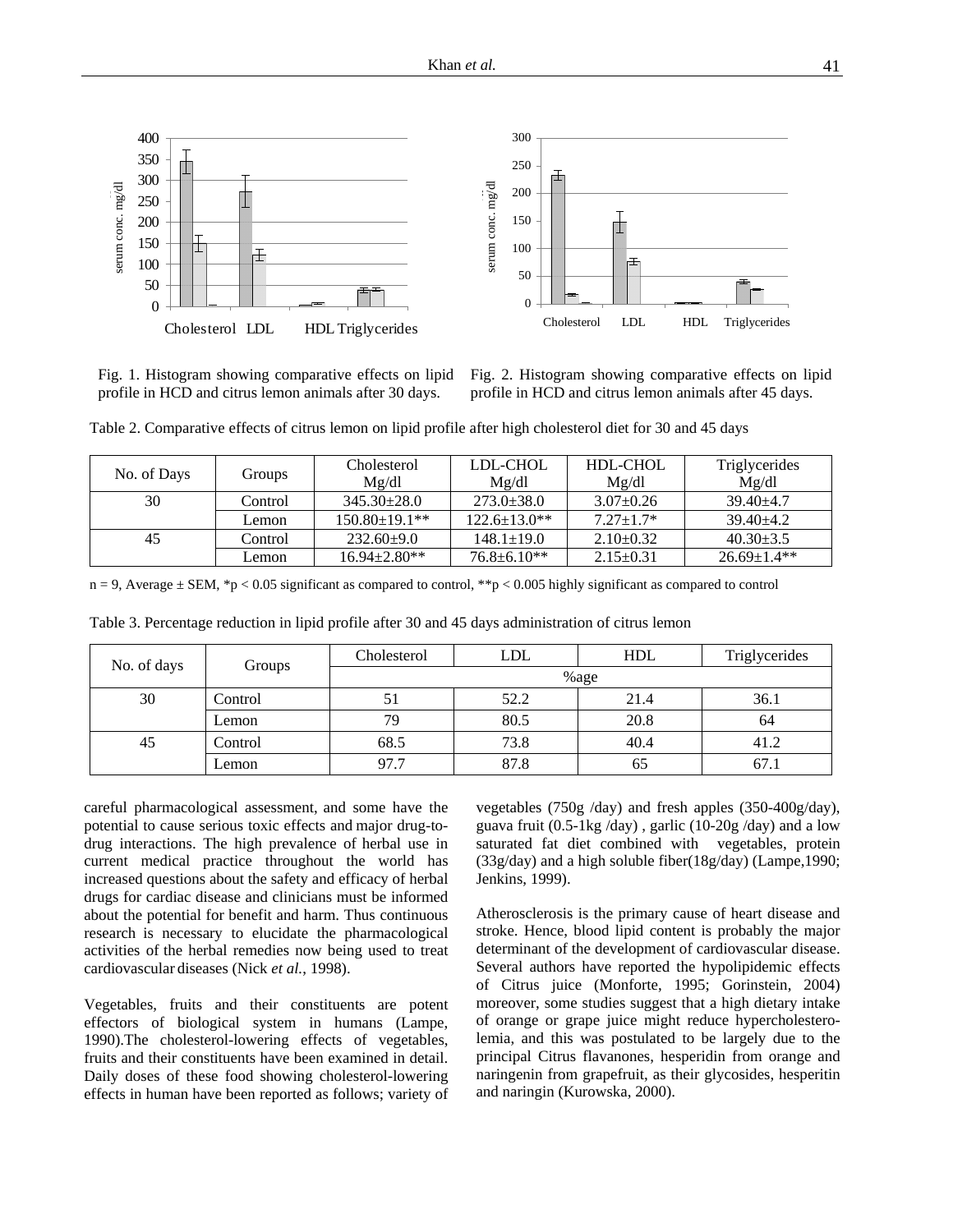The present study has been specifically designed to investigate the hypolipidemic effects of Citrus lemon juice in rabbits after high cholesterol diet for 4 weeks. The Citrus lemon contains important natural components, including citric acid, ascorbic acid, minerals and flavonoids (Benavente *et al*, 1997) though health-related properties of citrus lemon have been associated with their content of vitamin C, but recently flavonoids have been also shown to play a role in this respect. Some researchers suggest that flavonoids have different biological functions, including antioxidative, anti-inflammatory, antiallergic, antiviral, antiproliferative, antimutagenic and anticarcinogenic activities (Middleton & Kandaswami, 1986; Godeberg, 1994, Meyer, 1994 and Rice, 1997).

The citrus lemon juice (1ml/kg/day) revealed a significant reduction in serum cholesterol, triglycerides, low-density lipoprotein levels and resulted in an increase in highdensity lipoprotein(Fig 1 & 2). These results suggest that the hypocholesterolemic effect of citrus lemon juice may be due to its antioxidant effect since previous studies has suggested that antioxidant (vitamin C) administration in hypocholesterolemic rats improves endothelial function of coronary and peripheral vessels (Henry *et al.*, 1997). It is widely accepted that elevations in cholesterol and LDL plasma levels are major factors for coronary heart disease

There has been relationship between elevated LDL and atherosclerosis. Since LDL in the blood gets deposited in the blood vessel walls and becomes the major component of atherosclerotic plaque. Studies suggest that pathological process could be reversed by reducing the serum LDL level (Ross, 1993). Since citrus lemon juice has significantly reduced cholesterol and LDL levels therefore it may be concluded that citrus lemon might prevent atherosclerosis. Moreover there has been significant increase in serum HDL levels which is considered to be good cholesterol (Stein, 1999). The increase in HDL has shown to slow down the atherosclerosis process (Nofer, 2002). Therefore it can be safely concluded that citrus lemon juice could be considered as a valuable supplement to prevent coronary diseases.

#### **REFERENCES**

Alcaraz, M.J., and Jimenez, M.J., 1989. Antiinflammatory compounds from sideritis Javalambrensis N- hexane extract, Journal of Natural Products; 52: 1088- 1091.

Beldeu, Singh. 2006. Decline of Allopathic Medicine: Will Cellular Health, Ayurveda Form New Paradigm (untold pit falls in allopathy), Sepp Hasslberger

Benavente-García, O. Castillo, J. Marin, FR. Ortuño, A. and Del Río, JA., 1997. Uses and properties of Citrus flavonoids. Journal of Agricultural and Food Chemistry; 45: 4505-4515.

Durrington, P. 2003. Dyslipidaemia, Lancet; 362(9385): 717-31.

Eric, H., Linda C, Hollander S., 2002. Treatment of Hyperlipidemia, J. Fam. Pract; 51:370-376

Godeberg, P. 1994. Daflon 500 mg in the treatment of haemorrhoidal disease: a demonstrated efficacy in comparison with placebo, Angiology; 45: 574-578.

Goldstein, JL., De Bose-Boyd, RA., Brown, MS., 2006. Protein sensors for membrane sterol, Cell; 124: 35-46.

Gorinstein, S., Leontowicz, H., Leontowicz, M., Krzeminski, R., Gralak, M., Martin-Belloso, O., Delgado-Licon, E., Haruenkit, R., Katrich, E., Park, Y. S., Jung, S. T., 2004. Trakhtenberg, S. Fresh Israeli Jaffa blond (Shamouti) orange and Israeli Jaffa red Star Ruby (Sunrise) grapefruit juices affect plasma lipid metabolism and antioxidant capacity in rats fed added cholesterol, J. Agric. Food Chem.; 52: 4853-4859.

Henry, HT., Farris, KT., Elizabeth, AH., B.A., Mary, AR., Peter, G., Mark, AC., 1997. Vitamin C Improves Endothelium-Dependent Vasodilation in Forearm Resistance Vessels of Humans with Hypercholesterolemia, Circulation; 95: 2617-2622.

Ikonen, E., 2006. Mechanisms for cellular cholesterol transport, defects and human Disease, Physiol; 86: 1237- 1261.

Iqbal, MP., Shafiq, M., Mehboobali, N., Iqbal, SP., Abbassi, K., 2005. Variability in lipid profile in patient with acute myocardial infarction from two tertiary care hospitals in Pakistan, J Pak Med Assoc; 54(11): 544-9.

Irena, C., Kazimier, K., Leopold, Andreze, J.K. and Krystyna, S., 1979. Blood serum protein in experimental chronic liver injury in rabbits. Pathol. Pol; 30(1): 71-88.

Jenkins, D.J.A., Kendall, C.W., Mehling, C.C., Parker, Raeini, M., Story, J.A., Furmumoto, Evidgen, E., Griffin, L.C., Cunnane, S.C., Ryan, M.A., Connelly, P.W., 1999. Combined effects of vegetables proteins (soy) and soluble fiber added to a Standard cholesterol lowering diet; 48: 809-816.

Kurowska, E., Spence, J.D., Jordan, J., Wetmore, S., Freeman, D.J., Pichè, L.A., Serratore, P., 2000. HDL cholesterol-raising effect of dietary orange juice in subjects with hypercholesterolemia, Am. J. Clin. Nutr; 72: 1095-1100.

Lampe, JW., 1990, Health effects of vegetables and fruits assessing mechanism of action in human experimental studies, Am. J. Clin. Nutr; 70:475S-490S